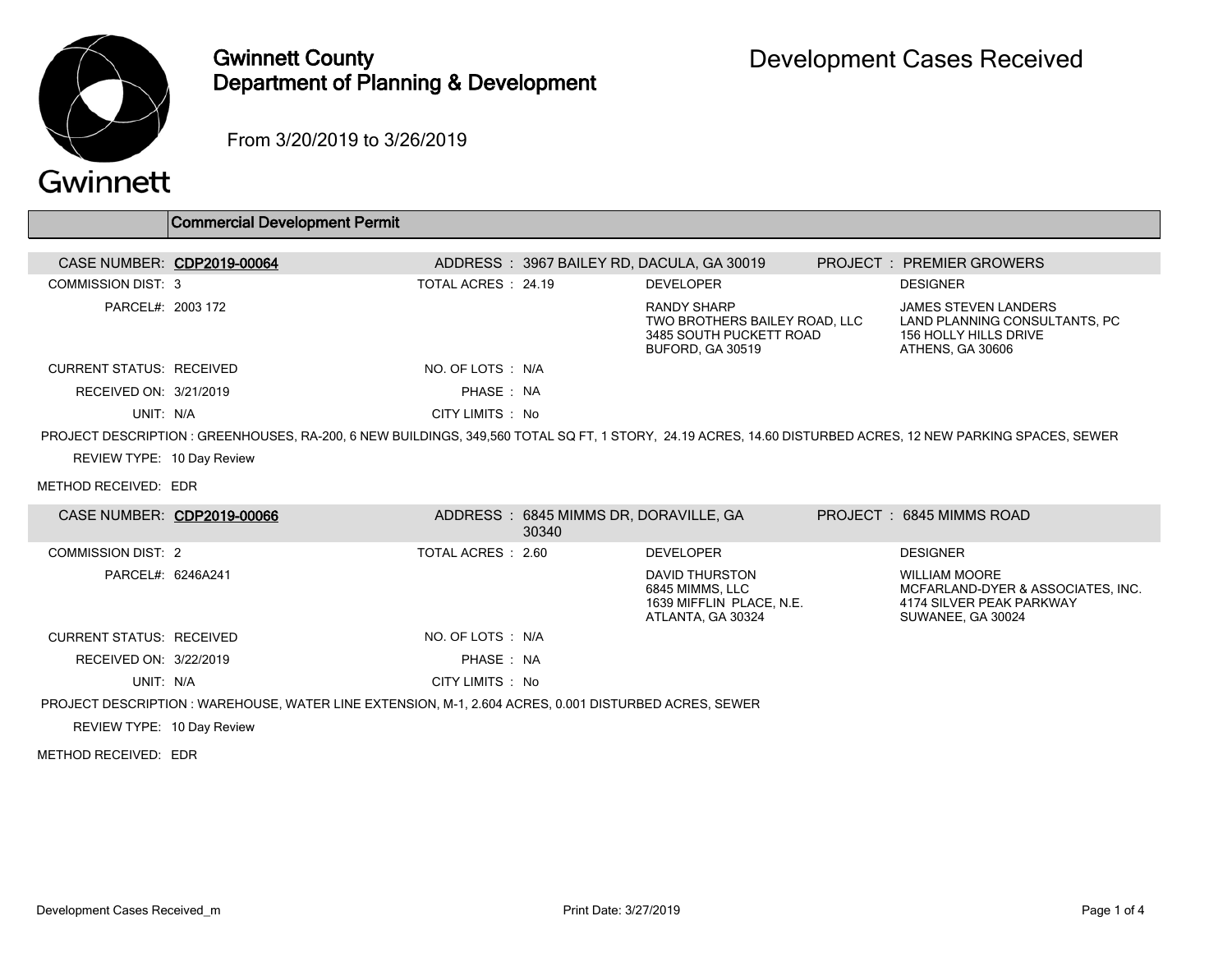|                                 | CASE NUMBER: CDP2019-00067                                                                                                                           |                     | ADDRESS: 2975 SHAWNEE RIDGE CT,<br>SUWANEE, GA 30024     |                                                                                                                              | PROJECT : PRICE INDUSTRIES PARKING LOT<br><b>EXPANSION</b>                                           |
|---------------------------------|------------------------------------------------------------------------------------------------------------------------------------------------------|---------------------|----------------------------------------------------------|------------------------------------------------------------------------------------------------------------------------------|------------------------------------------------------------------------------------------------------|
| <b>COMMISSION DIST: 1</b>       |                                                                                                                                                      | TOTAL ACRES : 8.34  |                                                          | <b>DEVELOPER</b>                                                                                                             | <b>DESIGNER</b>                                                                                      |
| PARCEL#: 7154 023               |                                                                                                                                                      |                     |                                                          | <b>MIKE WISE</b><br>PRICE INDUSTRIES, INC.<br>2975 SHAWNEE RIDGE COURT<br>SUWANEE, GA 30024                                  | MICHAEL HULL<br>BUCKEL DESIGN GROUP, LLC<br>3471 DONAVILLE STREET<br>DULUTH, GA 30096                |
| <b>CURRENT STATUS: RECEIVED</b> |                                                                                                                                                      | NO. OF LOTS : N/A   |                                                          |                                                                                                                              |                                                                                                      |
| RECEIVED ON: 3/22/2019          |                                                                                                                                                      | PHASE: NA           |                                                          |                                                                                                                              |                                                                                                      |
| UNIT: N/A                       |                                                                                                                                                      | CITY LIMITS : No    |                                                          |                                                                                                                              |                                                                                                      |
|                                 | PROJECT DESCRIPTION : OFFICE WAREHOUSE, PARKING LOT EXPANSION, M-1 PER CIC2018-00009, 8.34 ACRES, 1.25 DISTURBED ACRES, 89 NEW PARKING SPACES, SEWER |                     |                                                          |                                                                                                                              |                                                                                                      |
| REVIEW TYPE: 10 Day Review      |                                                                                                                                                      |                     |                                                          |                                                                                                                              |                                                                                                      |
| METHOD RECEIVED: EDR            |                                                                                                                                                      |                     |                                                          |                                                                                                                              |                                                                                                      |
|                                 | CASE NUMBER: CDP2019-00071                                                                                                                           |                     | 30024                                                    | ADDRESS: 1225 SATELLITE BLVD, SUWANEE, GA                                                                                    | PROJECT : HUI TZ TEMPLE PHASE II                                                                     |
| <b>COMMISSION DIST: 1</b>       |                                                                                                                                                      | TOTAL ACRES : 8.34  |                                                          | <b>DEVELOPER</b>                                                                                                             | <b>DESIGNER</b>                                                                                      |
| PARCEL#: 7155 007               |                                                                                                                                                      |                     |                                                          | <b>CHARLES CHANG</b><br><b>HUI TZ TEMPLE</b><br>1225 SATELLITE BOULEVARD<br>SUWANEE, GA 30024                                | <b>HAMENDRA PATEL</b><br>DIGITAL EXPRESSIONS, INC.<br>1174 CAMERON CREEK<br>MARIETTA, GA 30062       |
| <b>CURRENT STATUS: RECEIVED</b> |                                                                                                                                                      | NO. OF LOTS : N/A   |                                                          |                                                                                                                              |                                                                                                      |
| RECEIVED ON: 3/26/2019          |                                                                                                                                                      | PHASE: 2            |                                                          |                                                                                                                              |                                                                                                      |
| UNIT: N/A                       |                                                                                                                                                      | CITY LIMITS : No    |                                                          |                                                                                                                              |                                                                                                      |
|                                 | PROJECT DESCRIPTION : PLACE OF WORSHIP, MEMORIAL BUILDING, R-100, NEW 6,828 SQ FT, 2 STORY, 8.34 ACRES, 0.74 DISTURBED ACRES, SEWER                  |                     |                                                          |                                                                                                                              |                                                                                                      |
| REVIEW TYPE: 10 Day Review      |                                                                                                                                                      |                     |                                                          |                                                                                                                              |                                                                                                      |
| METHOD RECEIVED: EDR            |                                                                                                                                                      |                     |                                                          |                                                                                                                              |                                                                                                      |
| <b>TOTAL FOR:</b>               | <b>Commercial Development</b><br>Permit                                                                                                              | NO. OF CASES: 4     |                                                          | NO. OF LOTS: 0                                                                                                               | <b>TOTAL ACRES: 43.47</b>                                                                            |
|                                 | <b>Final Plat</b>                                                                                                                                    |                     |                                                          |                                                                                                                              |                                                                                                      |
| CASE NUMBER: FPL2019-00013      |                                                                                                                                                      |                     | ADDRESS: BRASELTON HWY (2100 BLOCK),<br>DACULA, GA 30019 |                                                                                                                              | PROJECT : HOLLAND CREEK UNIT 1                                                                       |
| <b>COMMISSION DIST: 4</b>       |                                                                                                                                                      | TOTAL ACRES : 19.97 |                                                          | <b>DEVELOPER</b>                                                                                                             | <b>DESIGNER</b>                                                                                      |
| PARCEL#: 7095 019               |                                                                                                                                                      |                     |                                                          | <b>GAREN MCDONNELL</b><br>SOUTHERN HERITAGE DEVELOPMENT,<br>LLC.<br>4154 SILVER PEAK PARKWAY<br>SUITE C<br>SUWANEE, GA 30024 | <b>MICHAEL SHANE FOSTER</b><br>LAND DEVELOPMENT SURVEYORS, INC.<br>P.O. BOX 2050<br>DACULA, GA 30019 |
| <b>CURRENT STATUS: RECEIVED</b> |                                                                                                                                                      | NO. OF LOTS : 38    |                                                          |                                                                                                                              |                                                                                                      |
| RECEIVED ON: 3/21/2019          |                                                                                                                                                      | PHASE : NA          |                                                          |                                                                                                                              |                                                                                                      |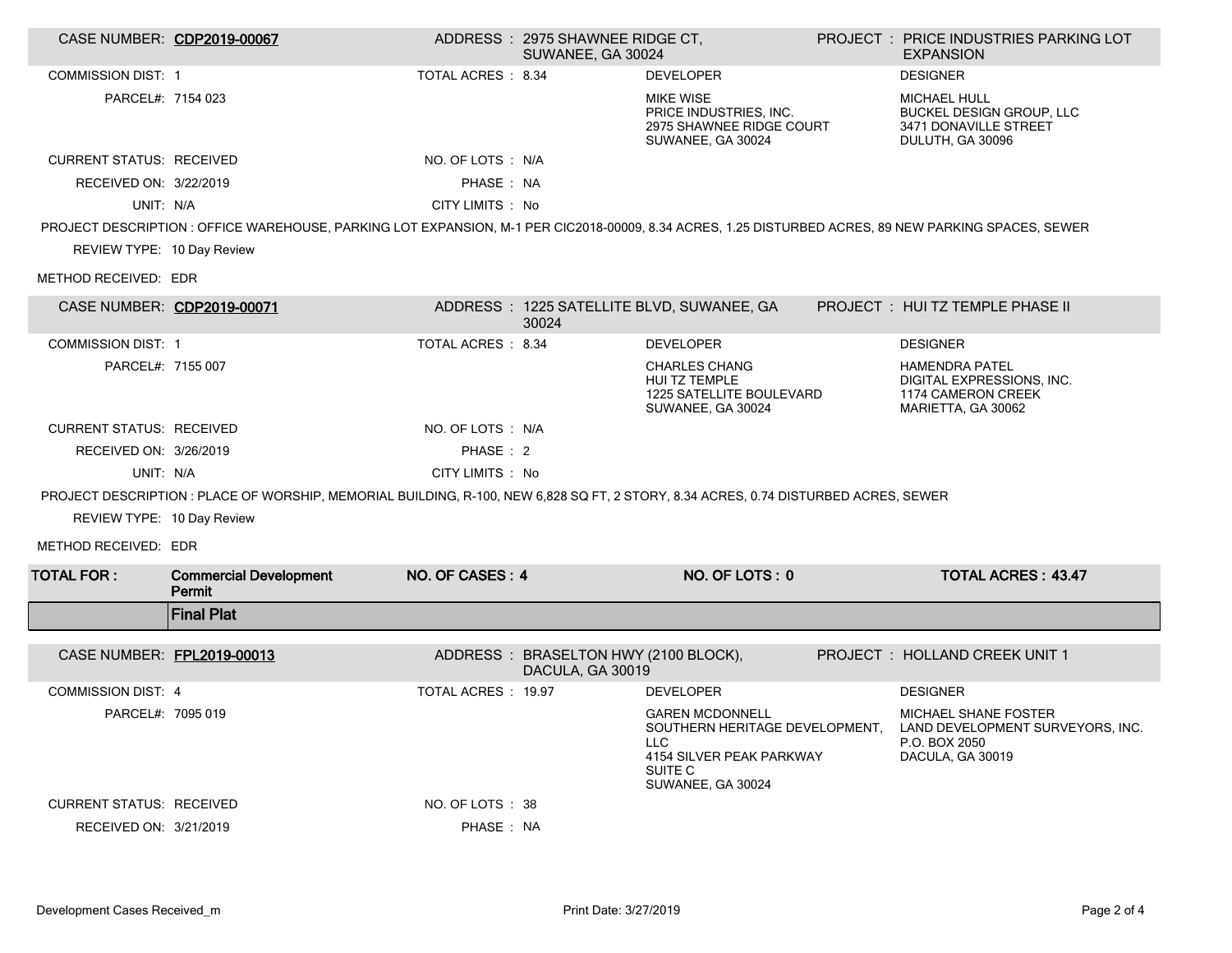## CASE NUMBER: FPL2019-00013 ADDRESS : BRASELTON HWY (2100 BLOCK), DACULA, GA 30019

UNIT: 1 CITY LIMITS : No

PROJECT DESCRIPTION : SINGLE FAMILY SUBDIVISION, UNIT 1, R-75 PER RZR2017-00014, 38 LOTS, 19.972 ACRES, SEWER

REVIEW TYPE: 10 Day Review

METHOD RECEIVED: EDR

| CASE NUMBER: FPL2019-00014      |                                                                                                                                       |                   | ADDRESS: BRASELTON HWY (5100 BLOCK),<br>AUBURN, GA 30548 |                                                                                                                        | PROJECT: OVERLOOK AT HAMILTON MILL<br><b>PHASE II</b>                                                                                     |
|---------------------------------|---------------------------------------------------------------------------------------------------------------------------------------|-------------------|----------------------------------------------------------|------------------------------------------------------------------------------------------------------------------------|-------------------------------------------------------------------------------------------------------------------------------------------|
| <b>COMMISSION DIST: 3</b>       |                                                                                                                                       | TOTAL ACRES: 5.25 |                                                          | <b>DEVELOPER</b>                                                                                                       | <b>DESIGNER</b>                                                                                                                           |
| PARCEL#: 3004 009               |                                                                                                                                       |                   |                                                          | <b>MATT COUTU</b><br>750 CHASTAIN CORNERS<br>MARIETTA, GA 30066                                                        | <b>JAMES MANEY</b><br>KFH OVERLOOK AT HAMILTON MILL, LLC PRECISION PLANNING, INC.<br><b>400 PIKE BOULEVARD</b><br>LAWRENCEVILLE, GA 30046 |
| <b>CURRENT STATUS: RECEIVED</b> |                                                                                                                                       | NO. OF LOTS : 16  |                                                          |                                                                                                                        |                                                                                                                                           |
| RECEIVED ON: 3/25/2019          |                                                                                                                                       | PHASE: 2          |                                                          |                                                                                                                        |                                                                                                                                           |
| UNIT: N/A                       |                                                                                                                                       | CITY LIMITS : No  |                                                          |                                                                                                                        |                                                                                                                                           |
|                                 | PROJECT DESCRIPTION : SINGLE FAMILY SUBDIVISION, PHASE II, R-100 MOD PER RZR2014-00008 AND SUP2014-00014, 16 LOTS, 5.252 ACRES, SEWER |                   |                                                          |                                                                                                                        |                                                                                                                                           |
| REVIEW TYPE: 10 Day Review      |                                                                                                                                       |                   |                                                          |                                                                                                                        |                                                                                                                                           |
| METHOD RECEIVED: EDR            |                                                                                                                                       |                   |                                                          |                                                                                                                        |                                                                                                                                           |
| <b>TOTAL FOR:</b>               | <b>Final Plat</b>                                                                                                                     | NO. OF CASES: 2   |                                                          | NO. OF LOTS: 54                                                                                                        | <b>TOTAL ACRES: 25.22</b>                                                                                                                 |
|                                 | <b>Subdivision Development Permit</b>                                                                                                 |                   |                                                          |                                                                                                                        |                                                                                                                                           |
|                                 | CASE NUMBER: SDP2019-00016                                                                                                            |                   | ADDRESS: 1368 HERRINGTON RD.<br>LAWRENCEVILLE, GA 30044  |                                                                                                                        | <b>PROJECT: PARKMONT PLACE</b>                                                                                                            |
| <b>COMMISSION DIST: 4</b>       |                                                                                                                                       | TOTAL ACRES: 3.76 |                                                          | <b>DEVELOPER</b>                                                                                                       | <b>DESIGNER</b>                                                                                                                           |
| PARCEL#: 7042 003B              |                                                                                                                                       |                   |                                                          |                                                                                                                        |                                                                                                                                           |
|                                 |                                                                                                                                       |                   |                                                          | <b>MARK RICHARDSON</b><br>SOUTHSIDE LAND VENTURES, LLC<br>4562 LAWRENCEVILLE HIGHWAY<br>SUITE 201<br>LILBURN, GA 30047 | <b>ERIC SIMPSON</b><br>PRECISION PLANNING, INC.<br><b>400 PIKE BOULEVARD</b><br>LAWRENCEVILLE, GA 30046                                   |
| <b>CURRENT STATUS: RECEIVED</b> |                                                                                                                                       | NO. OF LOTS: 21   |                                                          |                                                                                                                        |                                                                                                                                           |
| RECEIVED ON: 3/20/2019          |                                                                                                                                       | PHASE: NA         |                                                          |                                                                                                                        |                                                                                                                                           |
| UNIT: N/A                       |                                                                                                                                       | CITY LIMITS : No  |                                                          |                                                                                                                        |                                                                                                                                           |
|                                 | PROJECT DESCRIPTION : SINGLE FAMILY TOWNHOMES, R-TH PER CIC2008-00003, 21 UNITS, 3.758 ACRES, 3.014 DISTURBED ACRES, SEWER            |                   |                                                          |                                                                                                                        |                                                                                                                                           |
| REVIEW TYPE: 10 Day Review      |                                                                                                                                       |                   |                                                          |                                                                                                                        |                                                                                                                                           |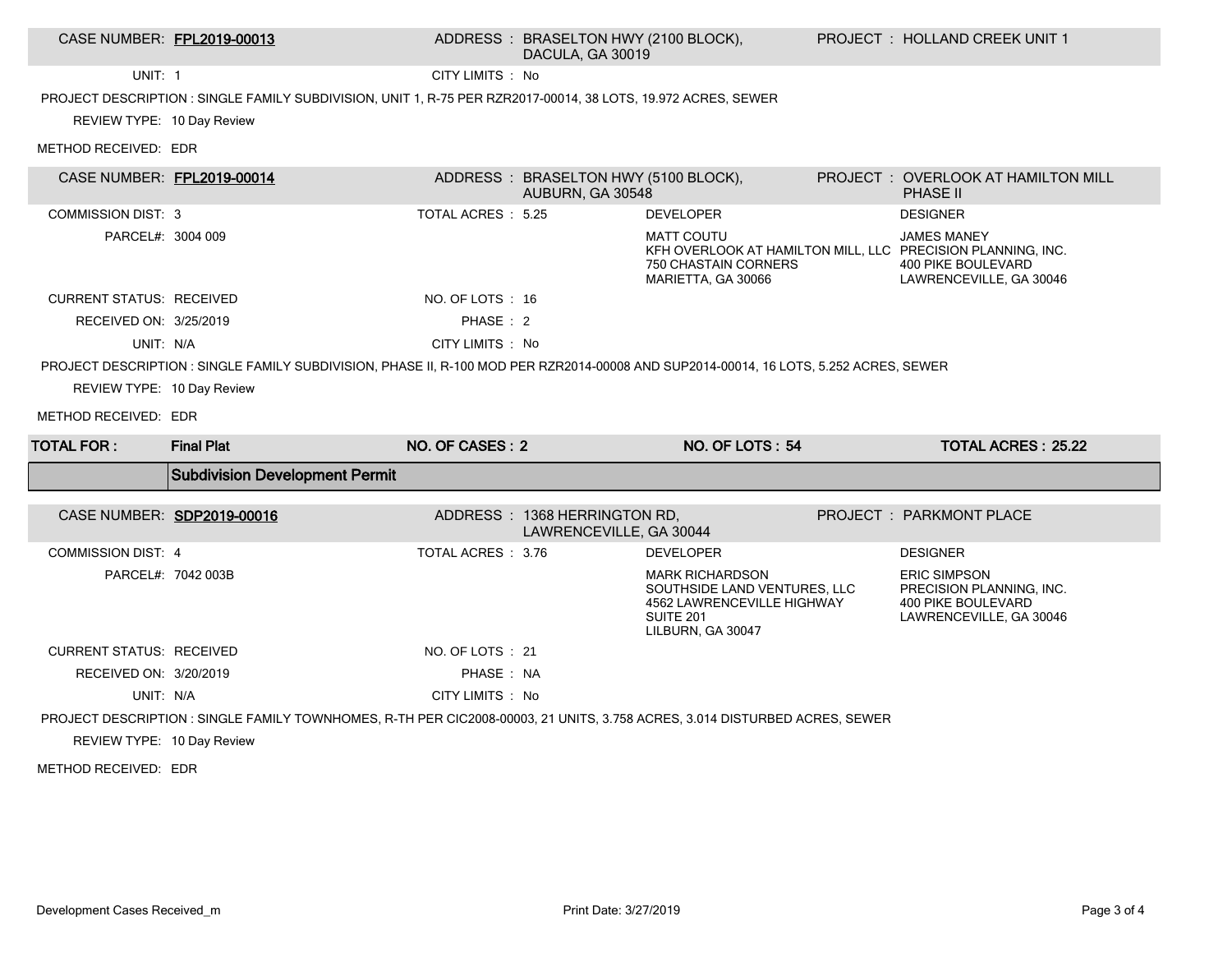| CASE NUMBER: SDP2019-00017      |                                                                                                                              |                    | ADDRESS : 2300 OLD PEACHTREE RD.<br>LAWRENCEVILLE, GA 30043 |                                                                                                           | PROJECT : FLINT CROSSING (FKA:OLD<br>PEACHTREE ROAD)                                                             |  |
|---------------------------------|------------------------------------------------------------------------------------------------------------------------------|--------------------|-------------------------------------------------------------|-----------------------------------------------------------------------------------------------------------|------------------------------------------------------------------------------------------------------------------|--|
| COMMISSION DIST: 4              |                                                                                                                              | TOTAL ACRES: 31.64 |                                                             | <b>DEVELOPER</b>                                                                                          | <b>DESIGNER</b>                                                                                                  |  |
| PARCEL#: 7060 001               |                                                                                                                              |                    |                                                             | <b>BRYAN FLINT</b><br>ARROWHEAD REAL ESTATE PARTNERS<br>350 RESEARCH COURT<br>PEACHTREE CORNERS, GA 30092 | <b>KENNETH WOOD</b><br>PLANNERS AND ENGINEERS<br>COLLABORATIVE, INC.<br>350 RESEARCH COURT<br>NORCROSS, GA 30092 |  |
| <b>CURRENT STATUS: RECEIVED</b> |                                                                                                                              | NO. OF LOTS : 34   |                                                             |                                                                                                           |                                                                                                                  |  |
| RECEIVED ON: 3/21/2019          |                                                                                                                              | PHASE: NA          |                                                             |                                                                                                           |                                                                                                                  |  |
| UNIT: N/A                       |                                                                                                                              | CITY LIMITS : No   |                                                             |                                                                                                           |                                                                                                                  |  |
|                                 | PROJECT DESCRIPTION: SINGLE FAMILY SUBDIVISION, R-75 PER RZR2017-00029, 34 LOTS, 31.639 ACRES, 16.315 DISTURBED ACRES, SEWER |                    |                                                             |                                                                                                           |                                                                                                                  |  |
| REVIEW TYPE: 10 Day Review      |                                                                                                                              |                    |                                                             |                                                                                                           |                                                                                                                  |  |
| METHOD RECEIVED: EDR            |                                                                                                                              |                    |                                                             |                                                                                                           |                                                                                                                  |  |
| TOTAL FOR : I                   | <b>Subdivision Development</b><br>Permit                                                                                     | NO. OF CASES: 2    |                                                             | <b>NO. OF LOTS: 55</b>                                                                                    | <b>TOTAL ACRES: 35.40</b>                                                                                        |  |
|                                 |                                                                                                                              |                    |                                                             |                                                                                                           |                                                                                                                  |  |
| <b>GRAND TOTALS</b>             |                                                                                                                              | NO. OF CASES: 8    |                                                             | <b>NO. OF LOTS: 109</b>                                                                                   | TOTAL ACRES: 104.10                                                                                              |  |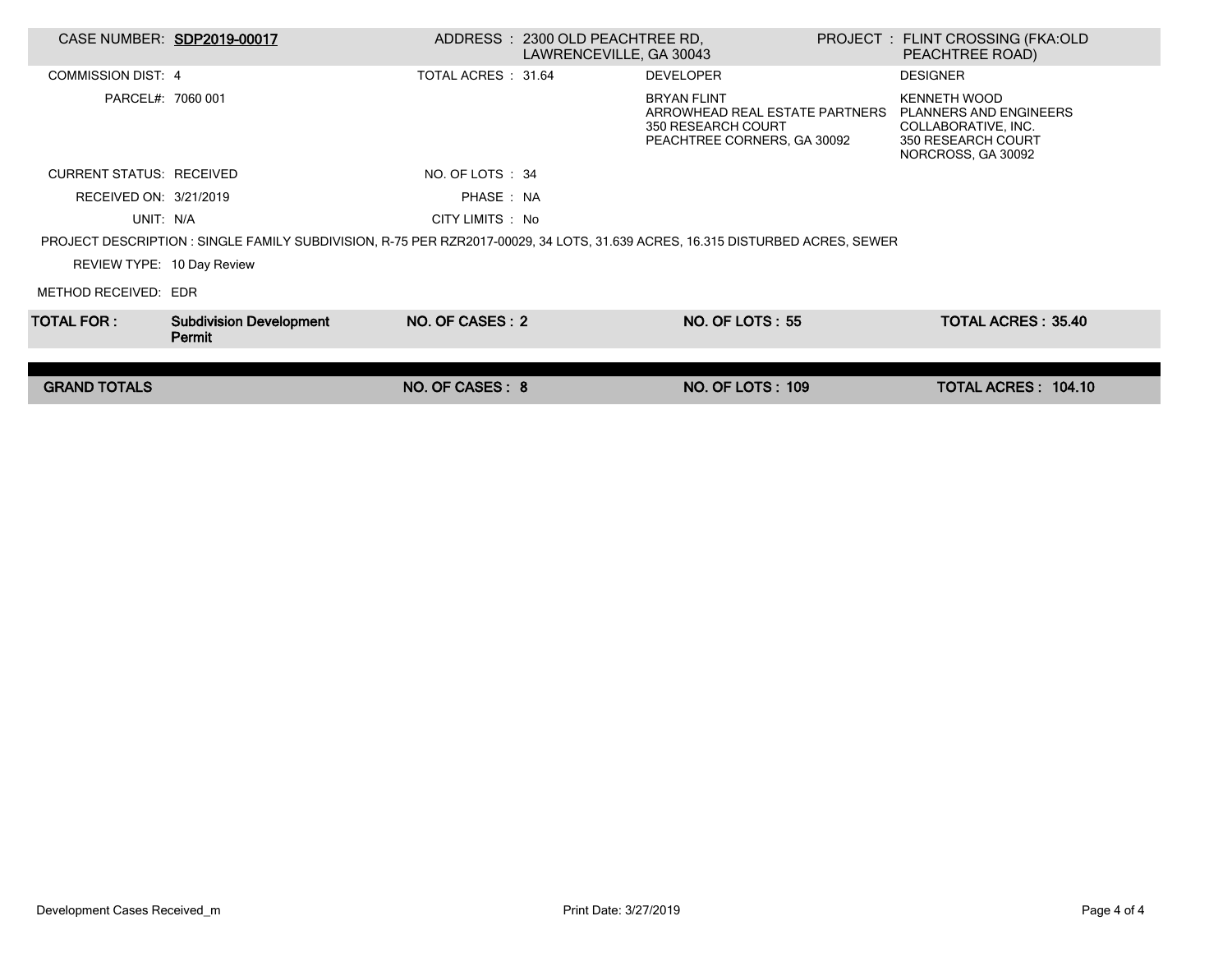

## Gwinnett County Department of Planning & Development

From 3/20/2019 to 3/26/2019

## Gwinnett

|                                    | Commercial Development Permit |                    |       |                                                                                                |                                                                                                                                                                |
|------------------------------------|-------------------------------|--------------------|-------|------------------------------------------------------------------------------------------------|----------------------------------------------------------------------------------------------------------------------------------------------------------------|
| CASE NUMBER: CDP2019-00063         |                               |                    | 30071 | ADDRESS: 4765 BUFORD HWY, NORCROSS, GA                                                         | PROJECT: 4765 BUFORD HIGHWAY                                                                                                                                   |
| COMMISSION DIST: 2                 |                               | TOTAL ACRES : 4.40 |       | <b>DEVELOPER</b>                                                                               | <b>DESIGNER</b>                                                                                                                                                |
| PARCEL#: 6258 068                  |                               |                    |       | AMER HABIB<br>HABIB & HABIB HOLDING, LLC<br>5141 BUFORD HIGHWAY<br>PEACHTREE CORHERS, GA 30071 | <b>JON AMSBERRY</b><br>P.O. BOX 1556<br>LOGANVILLE, GA 30052                                                                                                   |
| CURRENT STATUS: RECEIVED           |                               | NO. OF LOTS : N/A  |       |                                                                                                |                                                                                                                                                                |
| RECEIVED ON: 3/20/2019             |                               | PHASE: NA          |       |                                                                                                |                                                                                                                                                                |
| UNIT: N/A                          |                               | CITY LIMITS : Yes  |       |                                                                                                |                                                                                                                                                                |
| 422 EXISTING PARKING SPACES, SEWER |                               |                    |       |                                                                                                | PROJECT DESCRIPTION : CITY OF PEACHTREE CORNERS, 4765 BUFORD HIGHWAY, SITE IMPROVEMENTS, C-3, EXISTING 16,419 SQ FT, 1 STORY, 4.40 ACRES, 1.1 DISTURBED ACRES, |

REVIEW TYPE: 10 Day Review

METHOD RECEIVED: EDR

| CASE NUMBER: CDP2019-00065 |                                                                                                                                                          |                    | ADDRESS : 5735 JIMMY CARTER BLVD.<br>NORCROSS, GA 30071 |                                                                    | PROJECT: JCB DEVELOPMENT GROUP, INC.                                                 |
|----------------------------|----------------------------------------------------------------------------------------------------------------------------------------------------------|--------------------|---------------------------------------------------------|--------------------------------------------------------------------|--------------------------------------------------------------------------------------|
| COMMISSION DIST: 2         |                                                                                                                                                          | TOTAL ACRES : 1.35 |                                                         | <b>DEVELOPER</b>                                                   | <b>DESIGNER</b>                                                                      |
| PARCEL#: 6216 010          |                                                                                                                                                          |                    |                                                         | JCB DEVELOPMENT GROUP. INC.<br>P.O. BOX 42231<br>ATLANTA, GA 30311 | MOE MADNAI<br>A.M. ENGINEERING, INC.<br>3840 TOMMY DRIVE<br>POWDER SPRINGS, GA 30127 |
| CURRENT STATUS: RECEIVED   |                                                                                                                                                          | NO. OF LOTS : N/A  |                                                         |                                                                    |                                                                                      |
| RECEIVED ON: 3/21/2019     |                                                                                                                                                          | PHASE: NA          |                                                         |                                                                    |                                                                                      |
| UNIT: N/A                  |                                                                                                                                                          | CITY LIMITS : Yes  |                                                         |                                                                    |                                                                                      |
|                            | PROJECT DESCRIPTION : CITY OF NORCROSS, CONVENIENCE STORE, C-2, NEW 9,920 SQ FT, 1 STORY, 1.35 ACRES, 0.66 DISTURBED ACRES, 45 NEW PARKING SPACES, SEWER |                    |                                                         |                                                                    |                                                                                      |
| $\blacksquare$             |                                                                                                                                                          |                    |                                                         |                                                                    |                                                                                      |

REVIEW TYPE: 10 Day Review

METHOD RECEIVED: EDR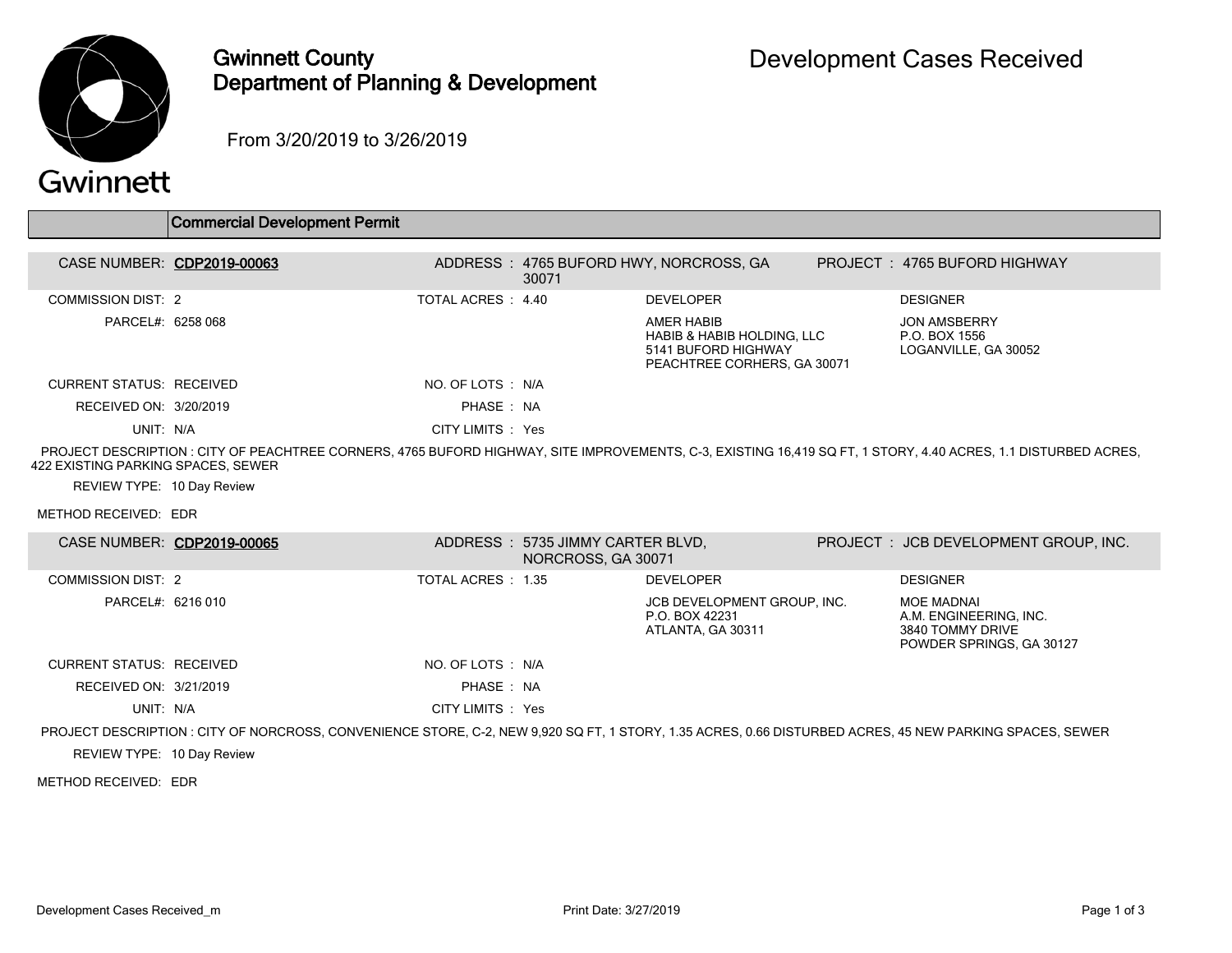|                                                                                                                                                                                           | CASE NUMBER: CDP2019-00068                                                                                                                  |                     | 30078                                                  | ADDRESS: 1670 SCENIC HWY, SNELLVILLE, GA                                                                                        |  | PROJECT: KROGER FUEL CENTER GA483                                                                                     |  |  |
|-------------------------------------------------------------------------------------------------------------------------------------------------------------------------------------------|---------------------------------------------------------------------------------------------------------------------------------------------|---------------------|--------------------------------------------------------|---------------------------------------------------------------------------------------------------------------------------------|--|-----------------------------------------------------------------------------------------------------------------------|--|--|
| <b>COMMISSION DIST: 3</b>                                                                                                                                                                 |                                                                                                                                             | TOTAL ACRES : 29.37 |                                                        | <b>DEVELOPER</b>                                                                                                                |  | <b>DESIGNER</b>                                                                                                       |  |  |
| PARCEL#: 5056 012                                                                                                                                                                         |                                                                                                                                             |                     |                                                        | <b>PAMELA FOWLER</b><br>THE KROGER COMPANY<br>2175 PARKLAKE DRIVE, N.E.<br>ATLANTA, GA 30345                                    |  | <b>ALI DAUGHTRY</b><br>ROBERTSON LOIA ROOF, PC<br>3460 PRESTON RIDGE ROAD<br><b>SUITE 275</b><br>ALPHARETTA, GA 30005 |  |  |
| <b>CURRENT STATUS: RECEIVED</b>                                                                                                                                                           |                                                                                                                                             | NO. OF LOTS : N/A   |                                                        |                                                                                                                                 |  |                                                                                                                       |  |  |
| RECEIVED ON: 3/25/2019                                                                                                                                                                    |                                                                                                                                             | PHASE: NA           |                                                        |                                                                                                                                 |  |                                                                                                                       |  |  |
| UNIT: N/A                                                                                                                                                                                 |                                                                                                                                             | CITY LIMITS : Yes   |                                                        |                                                                                                                                 |  |                                                                                                                       |  |  |
| PROJECT DESCRIPTION : CITY OF SNELLVILLE, KROGER FUEL CENTER GA483, BG PER CUP18-04, NEW 174 SQ FT, 1 STORY, NEW 5,418 SQ FT, 1 STORY, 29.37 ACRES, 0.87 DISTURBED<br><b>ACRES, SEWER</b> |                                                                                                                                             |                     |                                                        |                                                                                                                                 |  |                                                                                                                       |  |  |
| REVIEW TYPE: 10 Day Review                                                                                                                                                                |                                                                                                                                             |                     |                                                        |                                                                                                                                 |  |                                                                                                                       |  |  |
| METHOD RECEIVED: EDR                                                                                                                                                                      |                                                                                                                                             |                     |                                                        |                                                                                                                                 |  |                                                                                                                       |  |  |
| CASE NUMBER: CDP2019-00070                                                                                                                                                                |                                                                                                                                             |                     | ADDRESS: 657 NORTH PEACHTREE ST,<br>NORCROSS, GA 30071 |                                                                                                                                 |  | PROJECT: NORTH PEACHTREE ST. SIDEWALK<br>AND WATER LINE RELOCATION                                                    |  |  |
| <b>COMMISSION DIST: 2</b>                                                                                                                                                                 |                                                                                                                                             | TOTAL ACRES: 1.00   |                                                        | <b>DEVELOPER</b>                                                                                                                |  | <b>DESIGNER</b>                                                                                                       |  |  |
| PARCEL#: 6255 021                                                                                                                                                                         |                                                                                                                                             |                     |                                                        | <b>MARY BETH BENDER</b><br><b>CITY OF NORCROSS</b><br>345 LIVELY AVENUE<br>NORCROSS, GA 30071                                   |  | <b>JASON COPENHAVER</b><br>FORESITE GROUP, INC.<br>3740 DAVINCI COURT<br>SUITE 100<br>PEACHTREE CORNERS, GA 30092     |  |  |
| <b>CURRENT STATUS: RECEIVED</b>                                                                                                                                                           |                                                                                                                                             | NO. OF LOTS : N/A   |                                                        |                                                                                                                                 |  |                                                                                                                       |  |  |
| RECEIVED ON: 3/26/2019                                                                                                                                                                    |                                                                                                                                             | PHASE: NA           |                                                        |                                                                                                                                 |  |                                                                                                                       |  |  |
| UNIT: N/A                                                                                                                                                                                 |                                                                                                                                             | CITY LIMITS : Yes   |                                                        |                                                                                                                                 |  |                                                                                                                       |  |  |
|                                                                                                                                                                                           | PROJECT DESCRIPTION : CITY OF NORCROSS, NORTH PEACHTREE ST. SIDEWALK AND WATER LINE RELOCATION, R-100, 1.0 ACRES, .6 DISTURBED ACRES, SEWER |                     |                                                        |                                                                                                                                 |  |                                                                                                                       |  |  |
| REVIEW TYPE: 10 Day Review                                                                                                                                                                |                                                                                                                                             |                     |                                                        |                                                                                                                                 |  |                                                                                                                       |  |  |
| METHOD RECEIVED: EDR                                                                                                                                                                      |                                                                                                                                             |                     |                                                        |                                                                                                                                 |  |                                                                                                                       |  |  |
| <b>TOTAL FOR:</b>                                                                                                                                                                         | <b>Commercial Development</b><br>Permit                                                                                                     | NO. OF CASES: 4     |                                                        | NO. OF LOTS: 0                                                                                                                  |  | <b>TOTAL ACRES: 36.12</b>                                                                                             |  |  |
|                                                                                                                                                                                           | <b>Multifamily Development Permit</b>                                                                                                       |                     |                                                        |                                                                                                                                 |  |                                                                                                                       |  |  |
|                                                                                                                                                                                           |                                                                                                                                             |                     | ADDRESS: 1270 HILLCREST DR, BUFORD, GA                 |                                                                                                                                 |  | PROJECT: SUGAR HILL MULTI-FAMILY                                                                                      |  |  |
| CASE NUMBER: MDP2019-00007                                                                                                                                                                |                                                                                                                                             |                     | 30518                                                  |                                                                                                                                 |  | <b>DEVELOPMENT</b>                                                                                                    |  |  |
| <b>COMMISSION DIST: 1</b>                                                                                                                                                                 |                                                                                                                                             | TOTAL ACRES: 11.69  |                                                        | <b>DEVELOPER</b>                                                                                                                |  | <b>DESIGNER</b>                                                                                                       |  |  |
| PARCEL#: 7305 062                                                                                                                                                                         |                                                                                                                                             |                     |                                                        | <b>DEVIN BLANKENSHIP</b><br>PRESTWICK COMPANIES<br>3715 NORTHSIDE PARKWAY, N.W.<br>BUILDING 200, SUITE 175<br>ATLANTA, GA 30327 |  | <b>MICHAEL WRIGHT</b><br>EBERLY AND ASSOCIATES, INC.<br>2951 FLOWERS ROAD<br>ATLANTA, GA 30341                        |  |  |
| <b>CURRENT STATUS: RECEIVED</b>                                                                                                                                                           |                                                                                                                                             | NO. OF LOTS:        |                                                        |                                                                                                                                 |  |                                                                                                                       |  |  |
| RECEIVED ON: 3/20/2019                                                                                                                                                                    |                                                                                                                                             | PHASE: NA           |                                                        |                                                                                                                                 |  |                                                                                                                       |  |  |